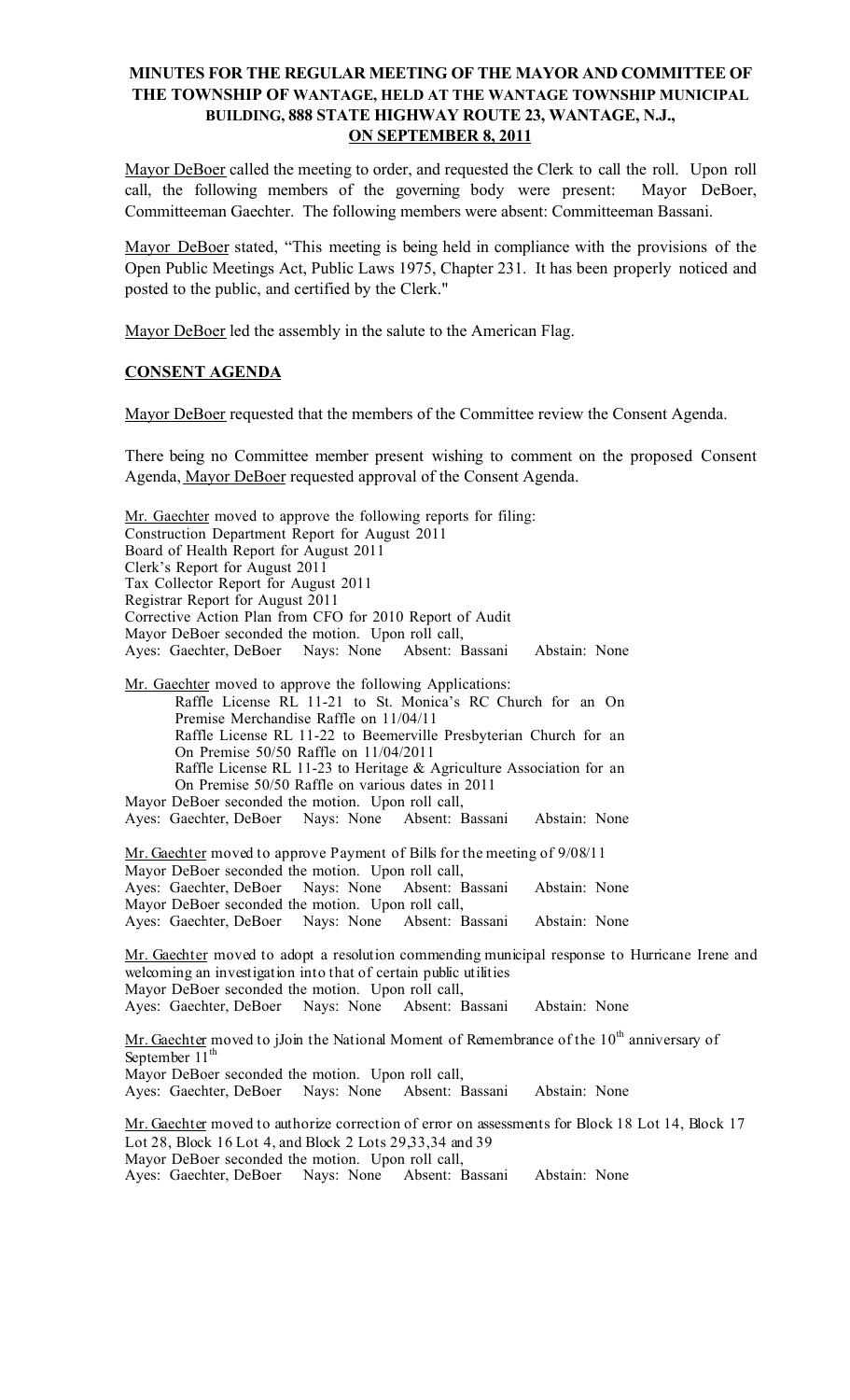## PAGETWO OF THE MINUTES OF SEPTEMBER 8, 2011

#### CONSENT AGENDA, Continued

Mr. Gaechter moved to authorize refund of driveway bond to McEwan for D-10-02 in trhe amount of \$2500 for block 15 lot 10.04 and 10.05. Mayor DeBoer seconded the motion. Upon roll call, Ayes: Gaechter, DeBoer Nays: None Absent: Bassani Abstain: None Mr. Gaechter moved to authorize the refund of escrow balances as follows: L-08-23 to Robert McEwan in the amount of \$66.18; L-03-26 to Robert McEwan in the amount of \$205.51 Mayor DeBoer seconded the motion. Upon roll call,<br>Ayes: Gaechter, DeBoer Nays: None Absent: Bassani Ayes: Gaechter, DeBoer Nays: None Absent: Bassani Abstain: None Mr. Gaechter moved to authorize the refund of tax overpayment as follows: \$814.54 to PNC Mortgage, Block 133 Lot 11.03; \$1,405.21 to Donohue & Nicosia Attorney Trust Account, Block 163 Lot 3.08; \$1,595.98 to Donohue & Nicosia Attorney Trust Account, Block 130 Lot 9.02; \$ 404.54 to Harry & Mary Davatelis, Block 154.03 Lot 2 Mayor DeBoer seconded the motion. Upon roll call, Ayes: Gaechter, DeBoer Nays: None Absent: Bassani Abstain: None Mr. Gaechter moved to Endorse amendment to Sussex County Wastewater Management Plan for Block 2, Lots 36.01 and 36.02 (A&P ShoppingPlaza) Mayor DeBoer seconded the motion. Upon roll call,<br>Ayes: Gaechter, DeBoer Nays: None Absent: I Ayes: Gaechter, DeBoer Nays: None Absent: Bassani Abstain: None Mr. Gaechter moved to accept, with regrets, the resignation of Margaret Kolicko from the position

of alternate member of the LandUse Board, effective September 15, 2011. Mayor DeBoer seconded the motion. Upon roll call, Ayes: Gaechter, DeBoer Nays: None Absent: Bassani Abstain: None

#### Administrator's Report

Mr. Doherty offered a report on the additional duties being handled by Assessing clerk Kristy Lockburner during the months of August and September, and recommended a pro-rated salary adjustment of \$32,000 per year for these months in recognition of that additional workload.

Mr. Gaechter moved to adjust the salary of Kristy Lockburner to \$32,000 per year, pro-rated for the months of August and September. Mayor DeBoer seconded the motion. Upon roll call, Ayes: Gaechter, DeBoer Nays: None Absent: Bassani Abstain: None

#### Township Committee Member Reports:

Mayor DeBoer offered a report regarding resident concerns with the lack of response by JCP&L during the recent Hurricane which affected power in Wantage. Mayor DeBoer directed Mr. Doherty to send a letter to JCP&L to ascertain if that company would agree to relinquish its assigned territory for service for any Wantage residents who would prefer to be a customer of Sussex Rural Electric Cooperative.

Mr. Gaechter and Mayor DeBoer directed Mr. Doherty to file a formal complaint with the Board of Public Utilities for the lack of response activity offered by JCP&L during the recent Hurricane.

#### **OLD BUSINESS:** None

#### NEW BUSINESS

#### FINAL ADOPTION: ORDINANCE 2011-07 ACCEPTING EILEEN DRIVE

Mayor DeBoer opened the meeting to the public for any questions or comments with respect to proposed Ordinance 2011-07, entitled "AN ORDINANCE OF THE TOWNSHIP OF WANTAGE ACCEPTING THE STREET KNOWN AS EILEEN DRIVE". No members of the public expressed a desire to present any questions or comments at this time.

Mr. Gaechter moved to adopt Ordinance 2011-07. Mayor DeBoer seconded the motion. Upon roll call, Ayes: Gaechter, DeBoer Nays: None Absent: Bassani Abstain: None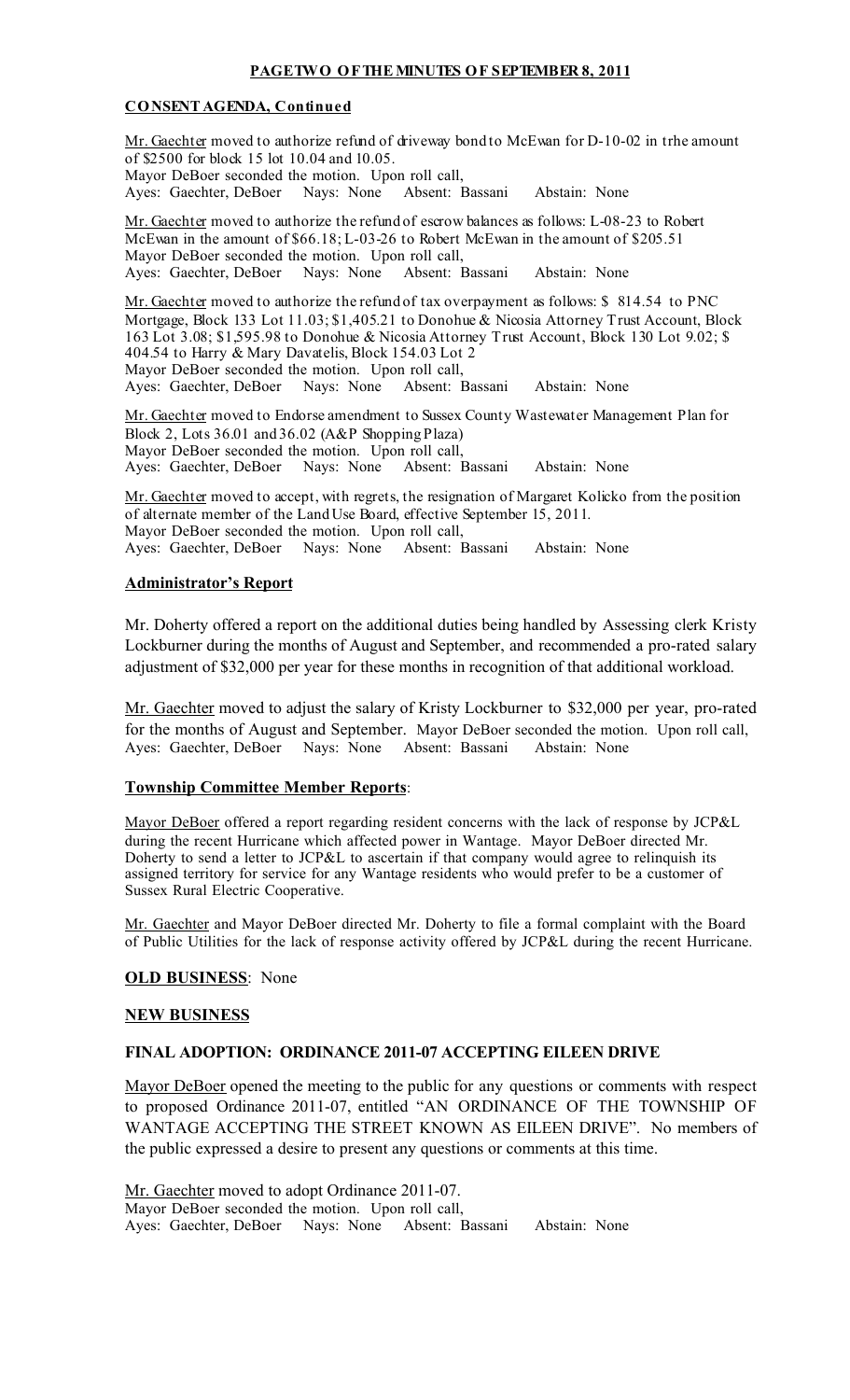## PAGE THREE OF THE MINUTES OF SEPTEMBER 8, 2011

## FINAL ADOPTION: ORDINANCE 2011-08 FLOOD DAMAGE PREVENTION

Mayor DeBoer opened the meeting to the public for any questions or comments with respect to proposed Ordinance 2011-08, entitled "AN ORDINANCE REPEALING AND REPLACING CHAPTER XVIII FLOOD DAMAGE PREVENTION FOR THE TOWNSHIP OF WANTAGE".

Mr. William Gettler, Gemmer Road, inquired who drafted the ordinance.

Mr. Garofalo responded that the State of New Jersey drafted the ordinance.

Mr. Gettler offered input on suggestions for changes to the ordinance, including:

- 1. Flood hazard areas involve "potential" loss of life, property, etc. The Ordinance should include the word "potential"
- 2. Flood losses are "potentially increased", not "caused" by the cumulative effects of obstructions, etc. The words "potentially increased" should be used instead of "caused". 3. Controlling the alteration of natural floodplains, etc., is a NJDEP function, not a Wantage function
- 
- 4. Preventing or regulating the construction of flood barriers, etc., is a NJDEP function, not a Wantage function 5. There are no tidal waters in Wantage
- 6. The Coastal Barriers Resources Act is not relevant for Wantage
- 7. the phrase "violations of conditions and safeguards established in connection with conditions" is confusing
- 8. Under section 3.3-1, Permit Review subsection 3 should be listed first
- flood proofing certifications should be kept in the municipal building, not the Township Engineer office 10. All records pertaining to the ordinance should be kept in the municipal building, not the Township Engineer office
- 11. Under 3.3-4, alteration of water courses is NJDEP jurisdiction
- 12. Appeals action records should be kept in the municipal building

Mayor DeBoer thanked Mr. Gettler for his input and agreed to give said input due consideration.

Mr. Gaechter moved to adopt Ordinance 2011-08. Mayor DeBoer seconded the motion. Upon roll call,<br>Ayes: Gaechter, DeBoer Nays: None Absent: Bassani Abstain: None Ayes: Gaechter, DeBoer Nays: None

#### Approval of Minutes

Mr. Gaechter moved to approve the minutes of the meeting of the Wantage governing body held on August 18, 2011. Mayor DeBoer seconded the motion. Upon roll call, Ayes: Gaechter, DeBoer Nays: None Absent: Bassani Abstain: None

## OPEN PUBLIC SESSION

Mayor DeBoer opened the meeting to the public at this time, for any questions or comments involving the good and welfare of the community.

Ms. Karen Merritt, Alpine Drive, suggested changing the time for the start of meetings by the governing body to a later time; suggested the governing body hold two meetings per month during summer months; and offered input regarding flood insurance coverage.

Mr. William Gettler, Gemmer Road, offered comments and views regarding the issue of Reassessment versus Revaluations; Airport flooding; the Airport Feasibility Study; comments regarding the amount of rainfall experienced at Lake Neepaulin during the Hurricane; the Lake Neepaulin Dam design; and the upcoming improvements to Newton Avenue/Newman Road. Mr. Gettler also expressed a desire to see the question of draining Lake Neepaulin brought up for discussion, as well as a desire to have Wantage Township bring suit against its attorney.

There being no one else wishing to address the governing body at this time, Mayor DeBoer closed the meeting to the public.

Mr. Doherty asked for the direction of the governing body with respect to holding or canceling Wantage Day, scheduled for this weekend. After review and consideration, the governing body determined to postpone Wantage Day and give consideration to re-scheduling it for October if possible. The governing body agreed to proceed with the First Responder Memorial Dedication Ceremony scheduled for this Saturday.